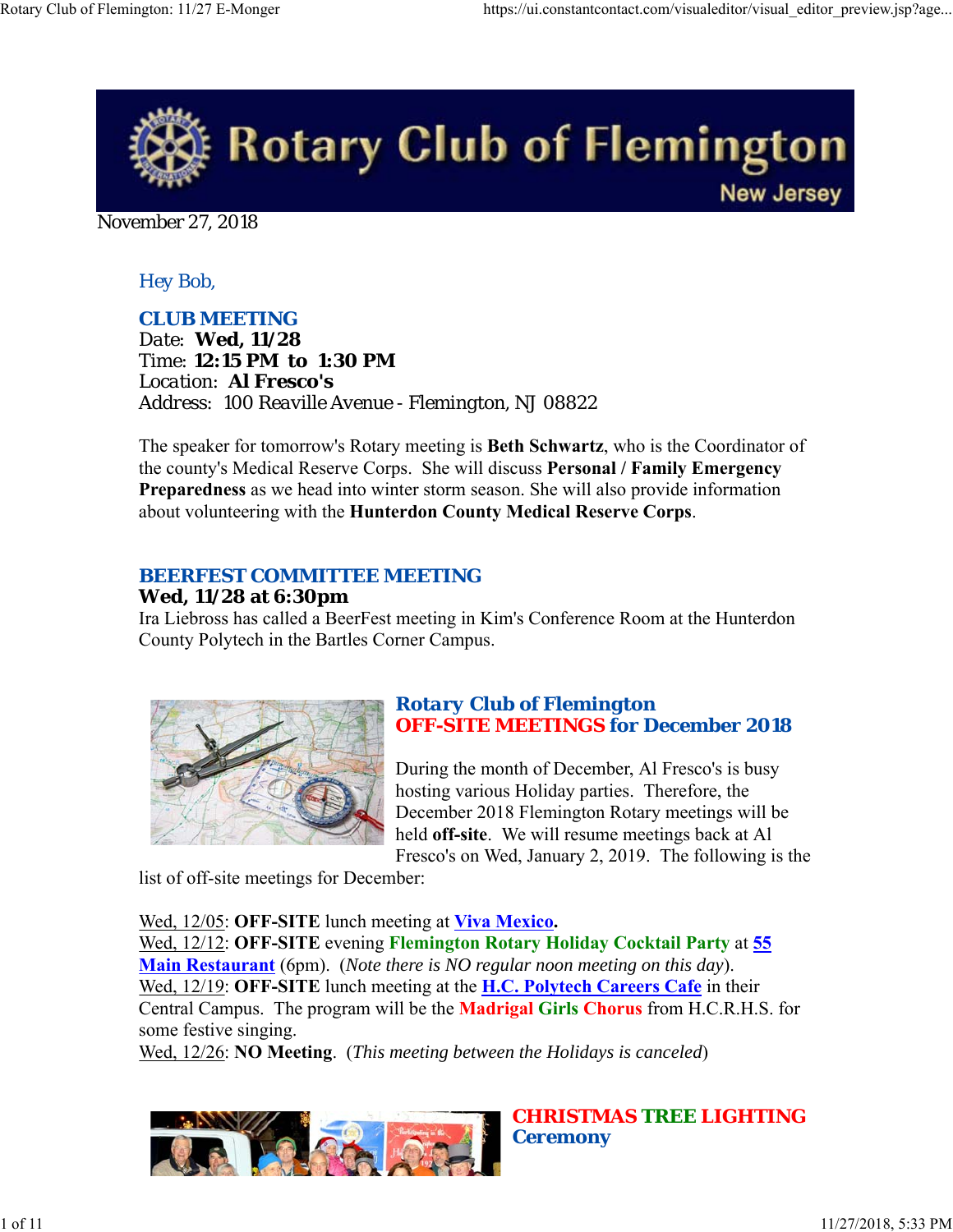## **Friday, November 30 at 7pm**

Dick Stothoff has announced that this year's Christmas Tree lighting will take place on **Friday, 11/30** at the monument on Main Street in Flemington near the Presbyterian Church. Rotarians that will be helping Santa Claus to handout candy canes and oranges to the attending children are

asked to meet at 6:40pm behind the Deat's Building in Flemington OR at the Christmas Tree on Main Street at **7pm**.

Santa Claus will be arriving at the Christmas Tree between 7 to 7:15pm, which is preceded by the formal Tree Lighting Ceremony and Christmas Carols that is organized by Flemington Cub Scout Pack 61.

Once the Tree Lighting Ceremony is over, **everyone is invited to the annual After-**Party at Dick & Priscilla Stothoff's home! If you have never attended, please come and bring the family and kids!!!

Please note that the Main Street Flemington Annual "**Hunterdon Holiday Parade**" will be held on Sunday, 12/9.

## *A Little History of the Main Street Flemington Tree Lighting Ceremony*:



The Christmas Tree Lighting ceremony is Flemington Rotary's oldest service project, which began in **December 1923**. This was just after the club first formed on October 3, 1923.

The annual Christmas Tree Lighting event itself has been taking place **since 1922** in the heart of Flemington thanks to the hard work of many volunteers.

Originally done by a small group of volunteers, coordination efforts were taken over by the Flemington Children's Choir and the Flemington Rotary Club. When the Children's Choir ceased its operations, Cub Scout Pack 61 in Flemington took over the duty of coordinating the tree installation and lighting every year since 1965. The cub scout from Pack 61 that sells the most popcorn during their annual popcorn fundraiser gets the honor of lighting

the Christmas Tree!

The Flemington Rotary Club has been **handing out candy canes and oranges ever since 1923**. The group's involvement has been the backbone for the event since that time. Cub Scout Pack 61 and its long time cub master Doug Niece, now deceased, took over the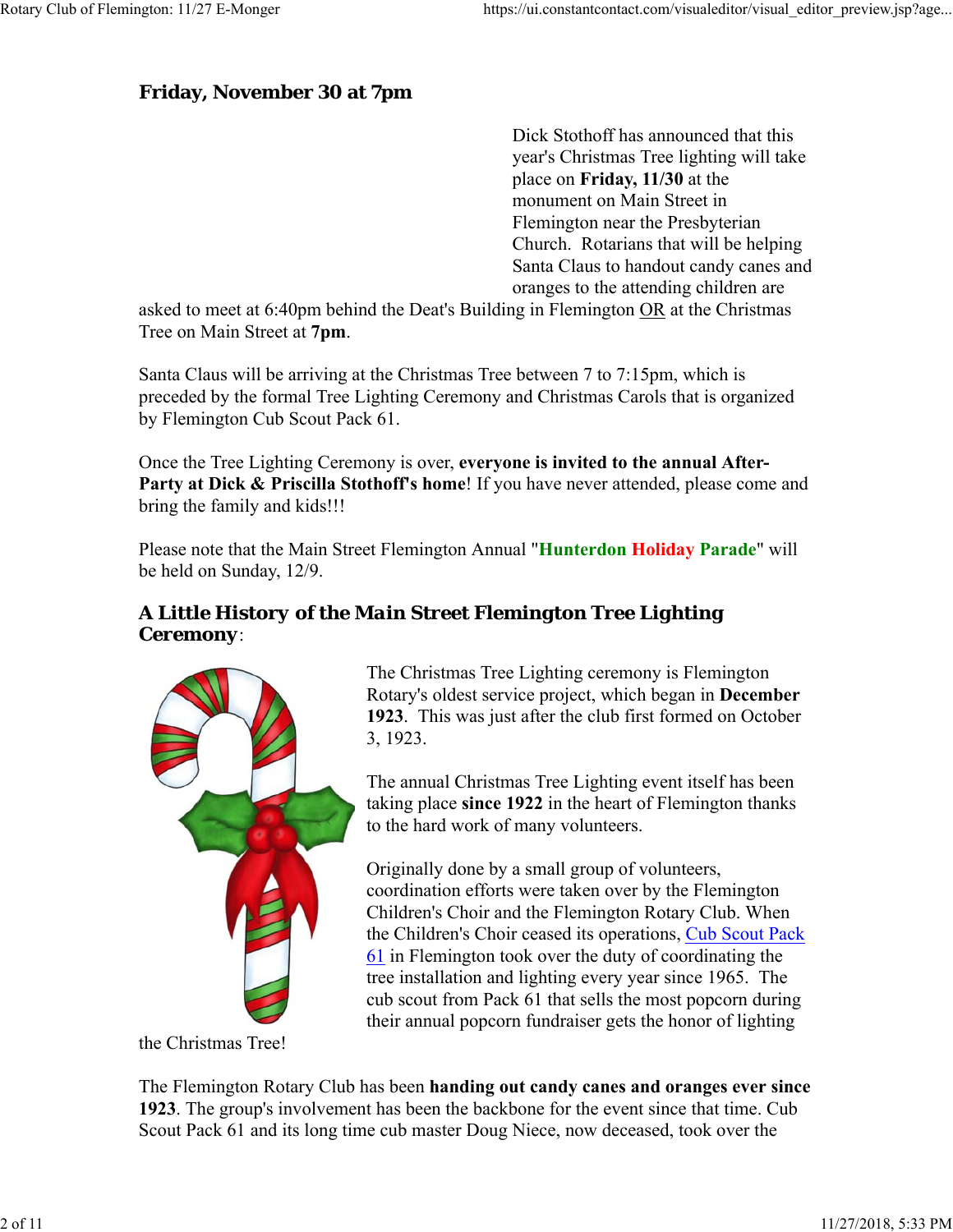duties in 1965 as a way to ensure that the Christmas Tree tradition continues to this day in Flemington.

**Why candy canes and oranges you ask?** Back in the 1920's, it was very difficult for children to get some candy and fresh fruit to eat. These days, we can readily purchase these items at our local Supermarket. So it was a VERY BIG deal for the children in attendance to get their huge Candy Cane and Fresh Orange.

**Thanks to the Volunteers!** A very special thanks to the volunteers that help to make the Tree Lighting a success! They include the Flemington Rotary Club, Cub Scout Pack 61, Samuel Stothoff Company, Tamke Tree Service, Rowe Electric, Dan Butt, Carpet One, Countryside Veterinary Hospital, Cornerstone Print & Imaging, the Flemington Borough Fire Department and the Flemington Borough Police Department.





## *Flemington Rotary's Annual HOLIDAY COCKTAIL PARTY* **Wednesday, December 12** Location: **55 Main Restaurant**

Address: 55 Main Street - Flemington, NJ 08822 Time: 6:00 PM to 8:00 PM

The Rotary Club of Flemington would like to warmly invite you and your spouse / guest to our **Holiday Cocktail Party!** The party will be held at 55 Main located on Main Street in Flemington.

Dinner will be **buffet style** allowing everyone to walk around and mingle. The idea is not to stay seated in one spot all night. Food to include appetizers, mixed greens

salad, grilled salmon/shrimp, braised beef short ribs, Chicken Saltimbocca, veggies and potatoes. Dessert to include Key Lime pie, cookies and a lemon tart.

The evening is **BYOB**. So please bring your own favorite **wine**, **beer** or **spirit** to enjoy with your spouse/significant other/guest.

There will be no regular lunch meeting on Wednesday, 12/12 this week in lieu of the evening dinner.

Rotarians attending are asked to bring a wrapped **Secret Santa gift** valued around \$12 for a member gift exchange.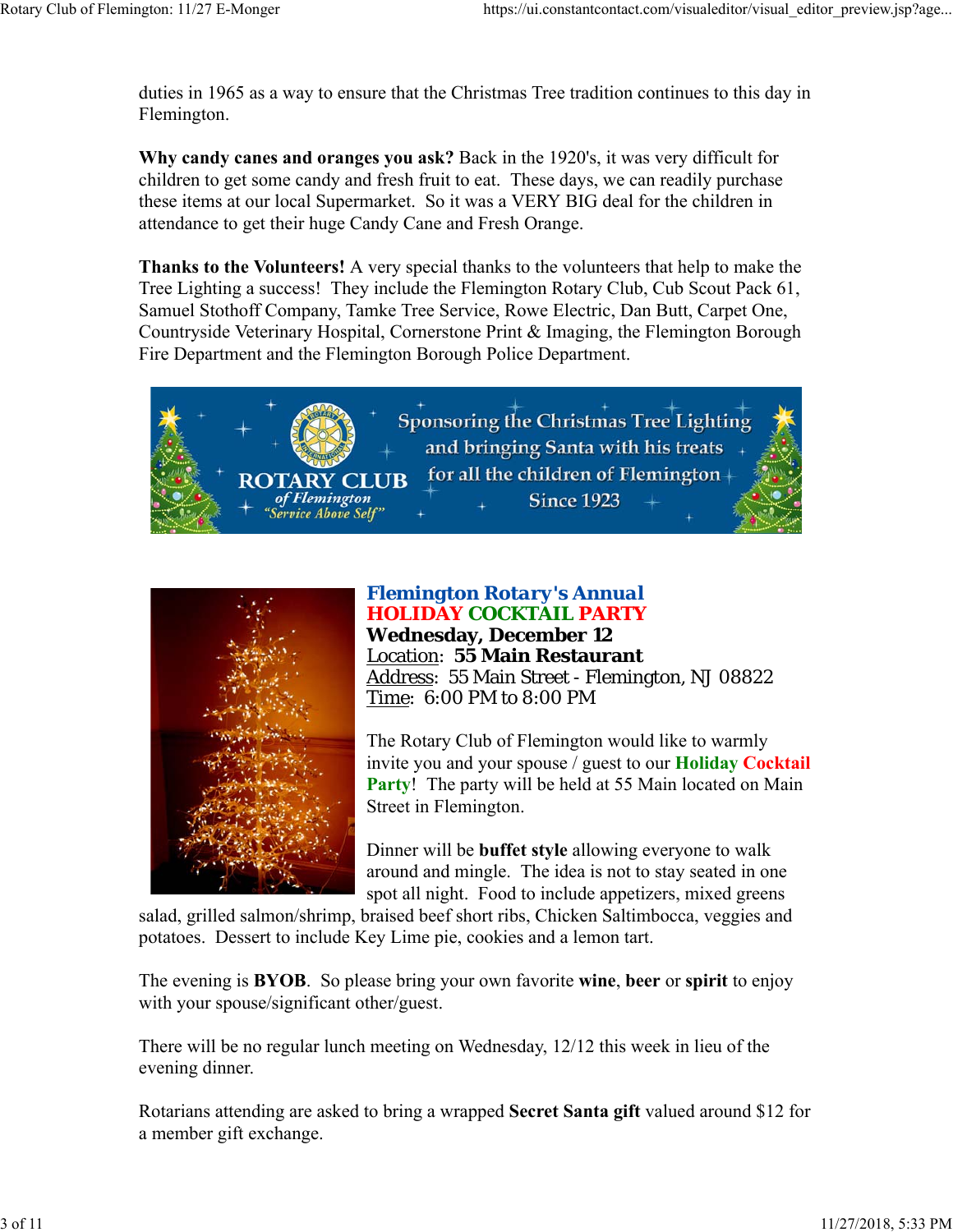#### Cost to Attend:

- Pay-as-you-go members will pay \$15 for their meal. No cost for their spouses.
- Semiannual and annual paying members and their spouses attend free of charge.
- No cost for spouses of deceased members.

Kindly **RSVP** no later than **Friday, 12/7**. Please indicate the total number of guests attending when you RSVP. An Evite invitation will be sent out shortly.

For additional information or questions, please contact Karen Widico at kwidico@njprevent.com (or) by phone at 908-782-3909.



## *Please Consider Donating an Unwrapped Gift for a Local Family in Need!* **Flemington Rotary's SAC Holiday Gifts**

At (or before) the Rotary Holiday Party on Wed, 12/12, Rotarians are asked to **voluntarily** bring an

unwrapped gift (but a gift bag is appreciated!) to **supplement the Service Action Committee's (SAC) Holiday shopping**. Rotarians have always provided great support for this.

The types of items typically requested are:

\*Infant / Toddler learning toys. \*Family Fun Games (Monopoly, Scrabble, Catch Phrase, etc.). \*Gloves, scarves, socks as stocking stuffers. \*Craft kits. \*Lego kits. \*Gift Cards: WalMart, i-Tunes, Kohl's, Burlington Coat Factory, Five Below.

## *Fred Hyatt Update* **From Thursday, 11/15/2018**

We wanted to pass along the news that we heard an update from Maryanne Hyatt, who is Fred Hyatt's wife. Fred had a nasty fall nearly three weeks ago. When he fell, he broke his collar bone, nose and front teeth. He spent four nights in the Hunterdon Medical Center and is now at the Rolling Hills Care Center.

Joe Ziegler very nicely made the trip to Rolling Hills today to visit with Fred and let him know that we are all concerned about him. Joe noted that Fred is in good spirits and was happy to hear his Rotarian friends were concerned for his well-being. Fred is in room N4. Note that the phone in Fred's room is not working. He plans on being there for another couple of weeks although he will be able to go home on Thanksgiving day to have dinner with his family before returning to Rolling Hills. Fred told Joe that his son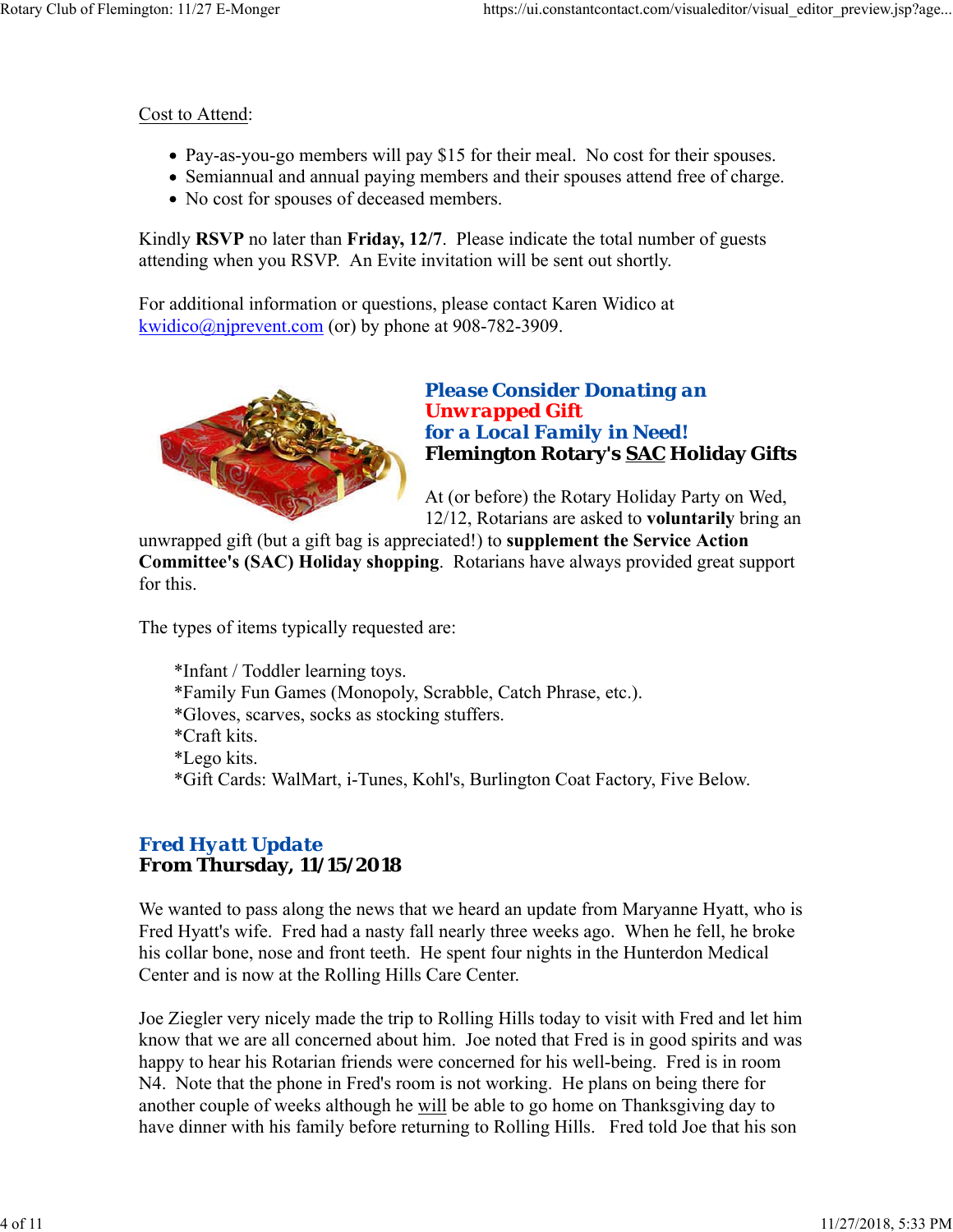brought along a laptop yesterday and that Fred was able to see his emails for the first time since being there. For future use, Fred's home phone number is (908) 824-7164. He does/would like to have visitors and understands that it might be difficult for people to make the trip to see him.

If you are able to take some time and reach out, Fred would love to hear from you. So you have it, Fred's email is: fdhyatt@snet.net

### *RIDES for JOHN ZULLO* **From Sandy Clark Updated 11/27/2018**

The following is an updated schedule for driving John Zullo to Wednesday Rotary meetings during the next several weeks. This will be revised as necessary in each weekly E-Monger. Scheduled drivers should contact Sandy Clark at least 24 hours before the Wednesday meeting if they are unable to drive. At the same time, John will call the scheduled driver at least a day in advance if he does not plan to attend the meeting.

#### **Schedule of Drivers for John Zullo**:

- Nov. 28 Harry Mazujian
- Dec. 5 Sandy Clark (**Off-Site** meeting at **Viva Mexico**)
- Dec. 12 Ken Skowronek (**Holiday Cocktail Party** at 55 Main Restaurant; **6pm**)
- Dec. 19 Terry Martin (**Off-Site** meeting at H.C. Polytech, Central Campus in the Careers Cafe)
- $\bullet$  Dec. 26 -- No meeting this week --
- Jan. 2 Dick Stothoff
- Jan. 9 Harry Mazujian
- Jan. 16 Sandy Clark



## *About Interact Club at H.C.R.H.S* From **Harry Mazujian** Update on 11/21/2018

Ann Del Campo and Harry Mazujian wanted to share the following Interact Club dates:

The following are **Upcoming Interact Events**:

Mon, 12/3 from 2 to 2:50pm: Interact Meeting in the Little Theater Fri, 12/14 from 3:30 - 4:30pm: Caroling & Baked goods at Rolling Hills Care Center. Fri, 2/8 at TBD: Valentine's Bingo with residents at Rolling Hills Care Center. Mon, 2/11 at TBD: Rotary Soup Cook Off at Hunterdon Central.

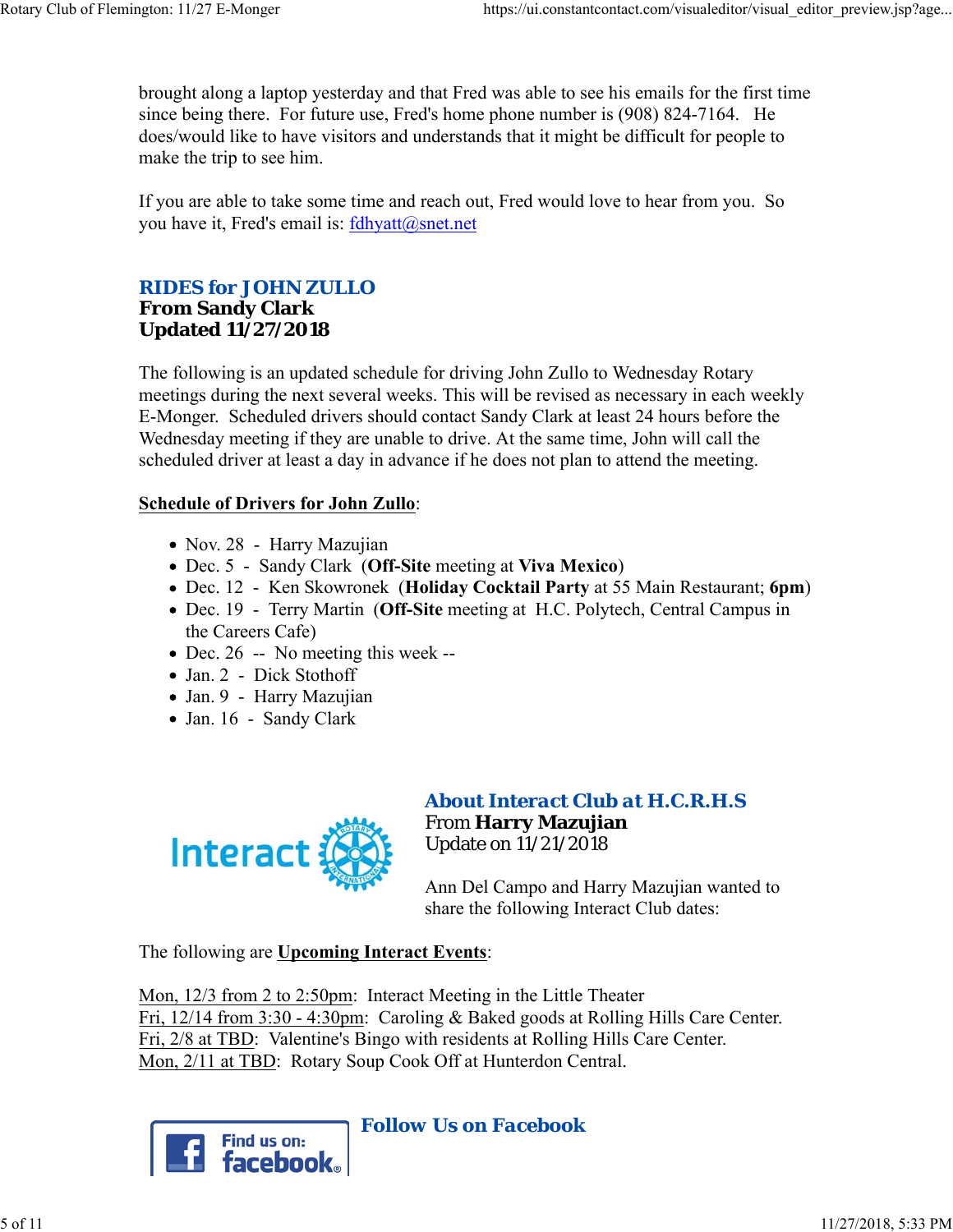The Rotary Club of Flemington is on Facebook with two (2) different Facebook pages! One page is for all information about the Rotary Club of Flemington. The second page is dedicated to the BeerFest event. Click the links below to access our Facebook pages:

- Rotary Club of Flemington, NJ
- Flemington Rotary BeerFest



#### *The Flemington Rotary MEMBER DIRECTORY Is Updated on the Website*

A PDF copy of the Club Directory kept on the club website, located on the password protected "**Members Only**" page. To access this, simply goto **www.FlemingtonRotaryNJ.org** and click on "Members

Only" in the upper left. The page is password protected. If you do not have the password, simply email us and request it.

If you see any updates that need to be made (a change of address, email, phone number, something is not listed correctly, etc.), please email Sandy Clark and request any changes to be made. **Click Here** to generate an email to Sandy.



## *SPEAKERS & PROGRAMS BEING SOUGHT*

**Jeff Moore**, our Program Chair, is looking for speaker & program ideas for upcoming meetings. If you have any leads, please pass them onto Jeff, who will follow-up to schedule the speaker.

**Click here** to generate an email directly to Jeff.



## *HUNTERDON COUNTY CHAMBER OF COMMERCE*

As you know, the Rotary Club of Flemington is a member of the H.C. Chamber of Commerce. This enables all Rotarians the ability to attend a Chamber function as a "member". If someone asks you what your business is, you would explain that you are a member representing the Rotary Club of Flemington. **Click Here** to visit the Chamber website for a listing of upcoming events.

## *ROTARY DISTRICT 7475 NEWS*

**Click Here** to read the current news from our Rotary District 7475.

## *UPCOMING DATES TO NOTE:*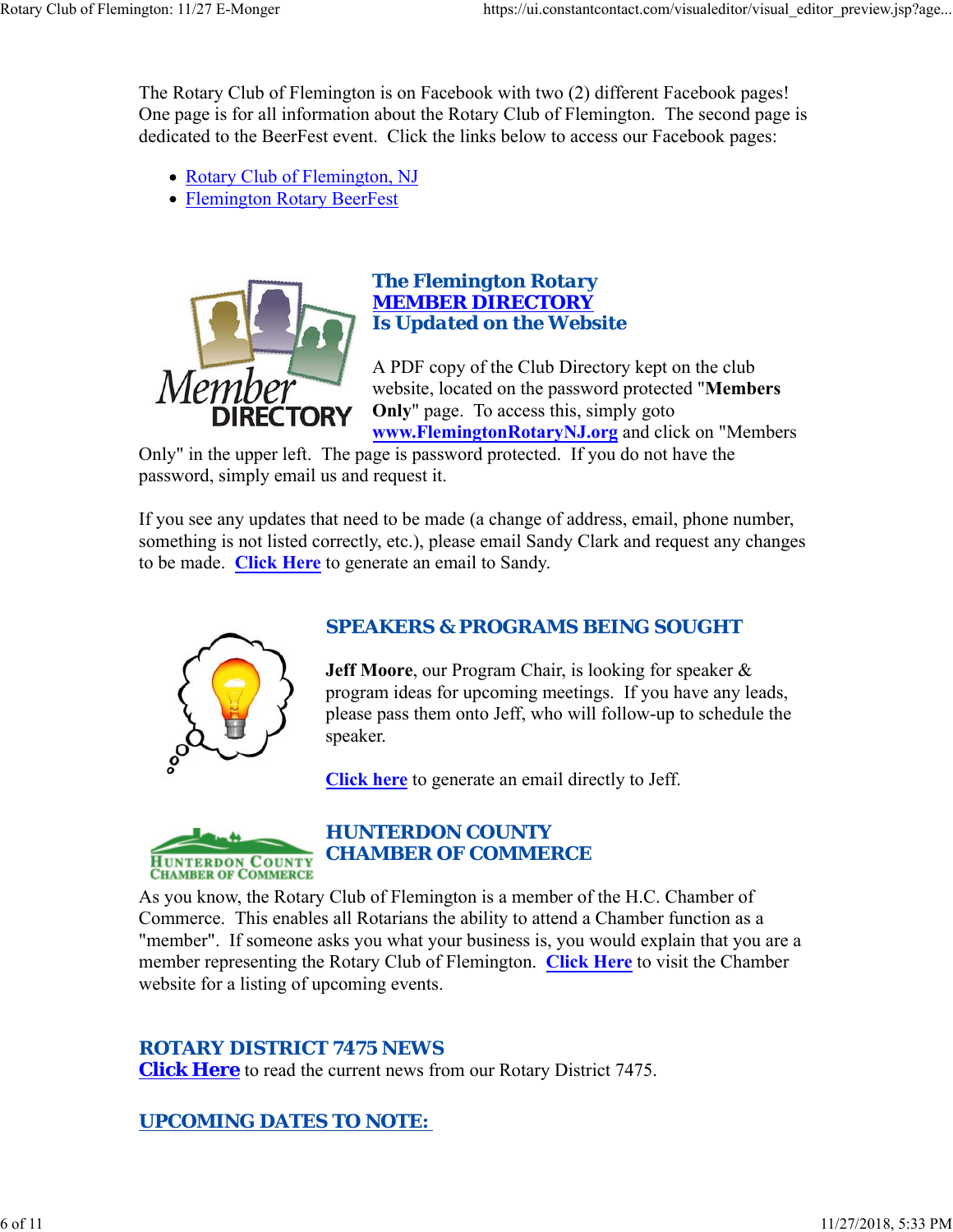#### December 2018: **\*\*Refer to the Article Above for the list of Off-Site Meetings during the month of December 2018**.

Wed, 1/02: TBA. Wed, 1/09: Chris Phelan will discuss opportunities for and challenges to growth and progress in Hunterdon County. Wed, 1/16: TBA. Wed, 1/23: TBA. Wed, 1/30: TBA.

**Next RCOF Board Meeting:** Wed, TBA at 5:30 PM (Usually the 3<sup>rd</sup> Wed). **Next BeerFest Meeting:** Wed, 11/28 at 6:30 PM (Usually the 3<sup>rd</sup> Wed). Next Membership Meeting: Wed, TBA at 1:30 PM (Usually the 2<sup>nd</sup> Wed).

#### **Upcoming RCOF Club Events, Fundraisers, Fellowship Events, Etc**.:

11/30 (Fri): **Christmas Tree Lighting** (Main Street, Flemington) 12/9 (Sun): Flemington Holiday Parade at 5pm 2/11 (Mon): Hunterdon County Rotary Soup Cook-Off

#### **Rotary District 7475 Events & Functions:**

11/12 (Mon): Eat, Drink & Share at the Pines Manor - Edison, NJ.

#### *COMMITTEE LIST:*

**Click Here** to download the listing of all current Club Committee's and its members.

#### *"MEMBERS ONLY" WEBSITE:*

#### **Click Here for the Members Only section of the website to find:**

1) The "Membership Proposal Form" to propose a new member.

- 2) New Member Information.
- 3) An Online Copy of the Club Membership Directory.
- 4) A Link to All Photos Albums of the Club.

#### *ROTARY WEBSITE LINKS:*

Rotary International: **www.Rotary.org** Rotary District 7510: **www.RotaryNJ.org**

### *NEARBY ROTARY CLUB MEETINGS:*

As A Rotarian, you are Welcome to attend a Rotary Club meeting anywhere in the world. Click here for the Rotary Club Locator App. Or see below for some local meetings:

#### Mondays

**Lambertville/New Hope** (6:30 pm) - Lambertville Station Restaurant; 11 Bridge Street, Lambertville NJ 08530

#### Tuesdays

**Whitehouse** (12:15 pm) - The Rail; 157 Main Street, Whitehouse Station, NJ 08889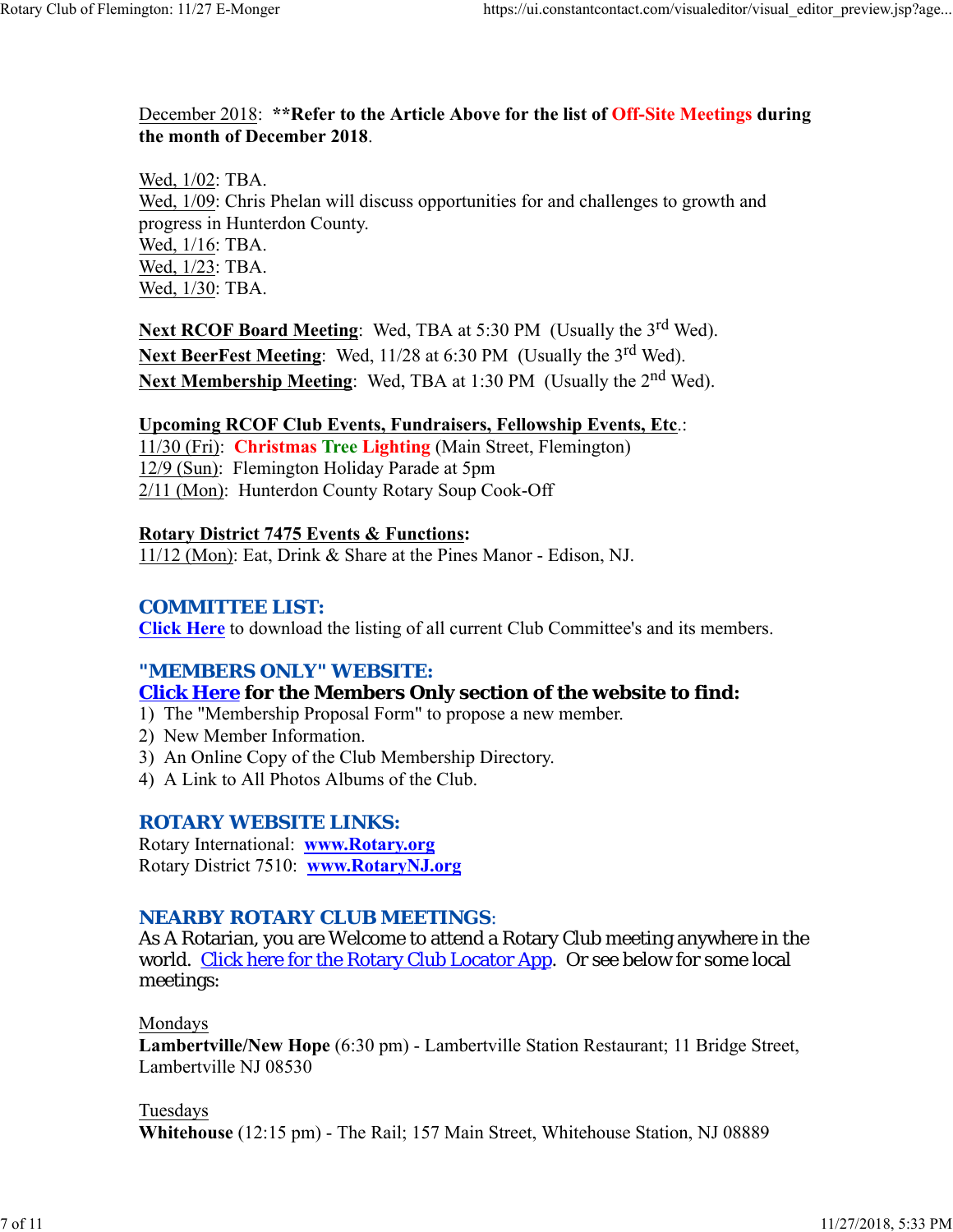**Princeton** (12:15 pm) - The Nassau Club; 6 Mercer Street, Princeton, NJ 08540

#### Wednesdays

**Branchburg Township** (7:30 am): Stoney Brook Grille; 1285 Route 28, North Branch, NJ 08876

**Flemington** (12:15pm): Al Fresco's Restaurant; 100 Reaville Ave, Flemington, NJ 08822 **Hillsborough Township** (6:15 pm): The Landing Restaurant; 311 Amwell Road, Hillsborough, NJ 08844

#### Thursdays

**Clinton Sunrise** (7:30 am): Clinton Fire House; Old Hwy. 22 & New Street, Clinton, NJ 08809

**Montgomery/Rocky Hill** (7:30am): Cherry Valley Country Club; 125 Country Club Drive, Skillman, NJ 08558

**Somerville/Bridgewater** (12:15 pm): Raritan Valley Country Club; 747 State Route 28, Bridgewater, NJ 08807

**Trenton** (12:15 pm): Trenton Country Club; 201 Sullivan Way, West Trenton, NJ 08628

#### Fridays

**North Hunterdon** (12:15 pm): Mountain View Chalet; 154 Route 173, Asbury, NJ 08802

**Princeton Corridor** (12:15pm): Hyatt Regency; 102 Carnegie Center, Rt. 1 North, Princeton, NJ 08540

#### eClub

**Rotary eClub of Hunterdon Horizon**: View website for meetings or online makeups.

# RI President's Call for Action in **2018-2019**: **"Be the Inspiration" Rotary Club of Flemington - Our 95th Year**

Founded October 3, 1923 \* Charter #1529 \* District 7475

| Club President         | <b>Nik Kritharis</b>                   |  |
|------------------------|----------------------------------------|--|
| President-Elect        | Ann del Campo                          |  |
| Secretary              | <b>Kyle Fogarty</b>                    |  |
| Treasurer, General     | <b>Terry Ownes</b>                     |  |
| Treasurer, Lunch       | <b>Ken Skowronek</b>                   |  |
| <b>Board Member</b>    | Kim Metz (immediate Past-President)    |  |
| <b>Board Member</b>    | <b>Sandy Clark</b>                     |  |
| Board Member           | D.J. Wright                            |  |
| Sergeant-at-Arms       | <b>Tom Fisher</b>                      |  |
| R.I. President         | Barry Rassin (New Providence, Bahamas) |  |
| District Governor (DG) | <b>John Wilson</b> (Newark)            |  |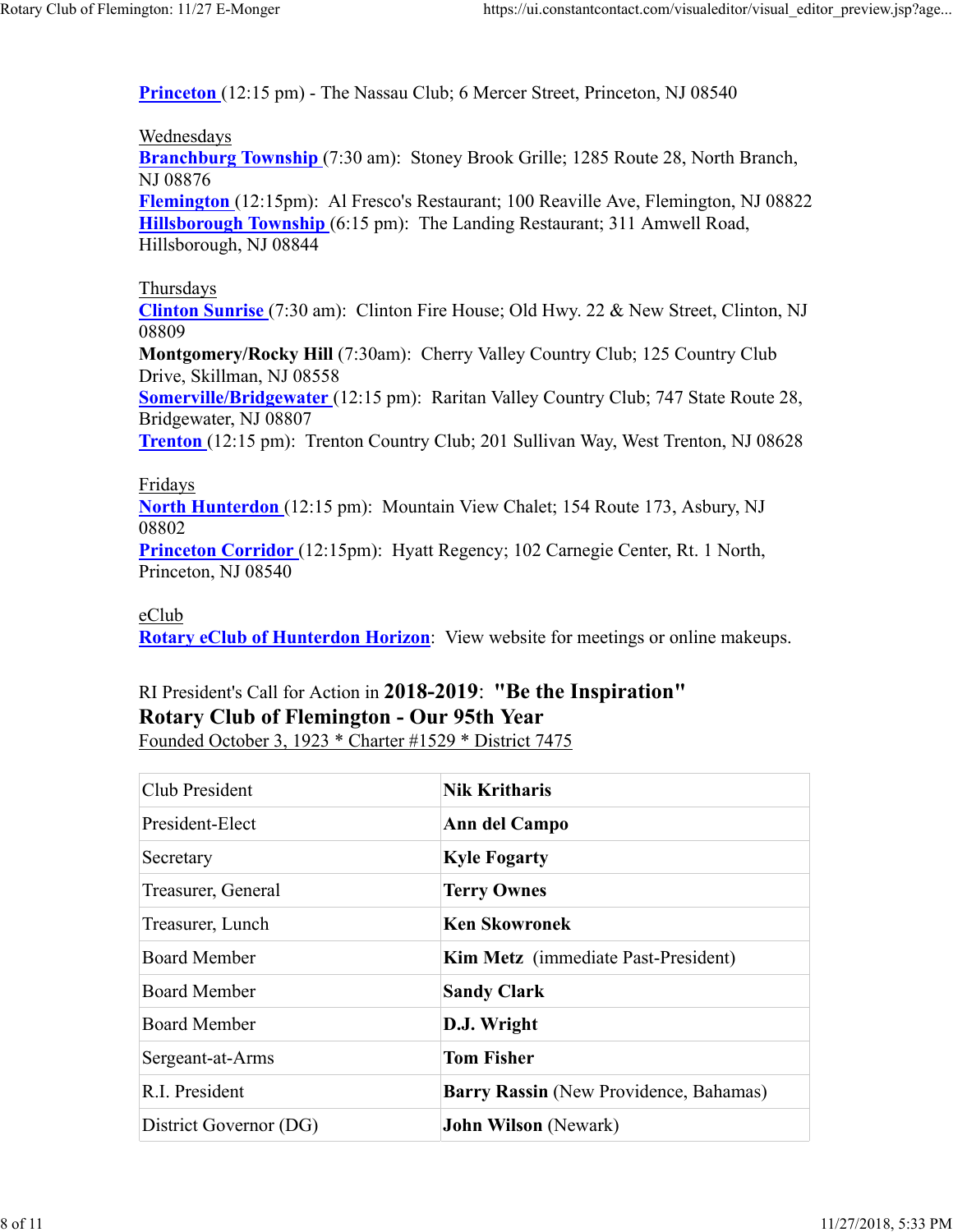| <b>Ray Freaney</b> (Madison)          |
|---------------------------------------|
| <b>M. Ann Walko</b> (Watchung-Warren) |
| ***** $(***)$                         |
|                                       |

Club Meetings: **Wednesday, 12:15 pm, Al Fresco's** 100 Reaville Avenue - Flemington, NJ 08822



**MISSION STATEMENT:** The mission of Rotary International is to assist and guide Rotarians and Rotary clubs to accomplish the Object of Rotary to ensure Rotary's continuing relevance and to help build a better world, emphasizing service activities by individuals and groups that enhance the quality of life and human dignity, encouraging high ethical standards, and creating greater understanding among all people to advance the search for peace in the world.

*THE OBJECT OF ROTARY*: The object of Rotary is to encourage and foster the ideal of service as a basis of worthy enterprise and, in particular, to encourage and foster:

**1st**: The development of acquaintance as an opportunity for service;

**2nd**: High ethical standards in business and professions, the recognition of the worthiness of all useful occupations, and the dignifying of each Rotarian's occupation as an opportunity to serve society;

**3rd**: The application of the ideal of service in each Rotarian's personal, business and community life;

**4th**: The advancement of international understanding, goodwill, and peace through a world fellowship of business and professional persons united in the ideal of service.

**THE 4-WAY TEST:** "Of the things we think, say or do:

**1st**: Is it the Truth?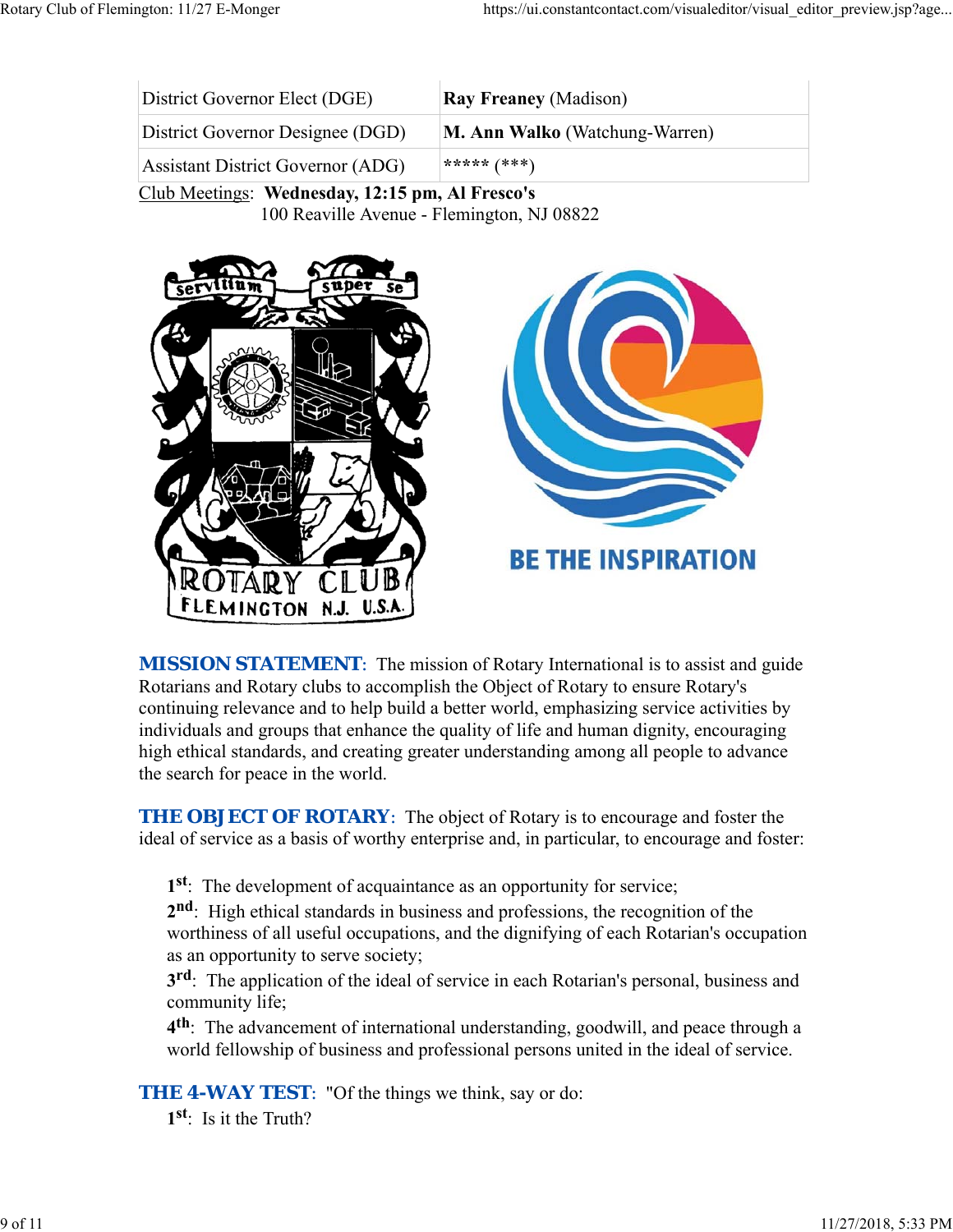- 2<sup>nd</sup>: Is it Fair to all concerned?
- **3rd**: Will it build goodwill and better friendships?
- **4th**: Will it be beneficial to all concerned?"

### *ROTARY's AVENUE'S OF SERVICE*:

**1)** Through **Club Service**, we have fun, build lasting friendships, and make sure that our club runs well.

**2)** Through **Vocational Service**, we volunteer our professional skills to serve others and promote integrity in everything we do.

**3)** Through **Community Service**, we address local needs and work with our community to bring lasting improvements.

**4)** Through **International Service**, we meet humanitarian needs around the globe and promote world understanding and peace.

**5)** Through **Youth Service**, we work with young people to help them become the next generation of leaders, visionaries, and peacemakers.

#### **2018-2019 CLUB MEMBER ROSTER Rotary Club of Flemington, NJ**

Current Number of Members: 37

| <b>Rotarian</b>                   | <b>Member Since</b> | <b>Classification</b>                    |
|-----------------------------------|---------------------|------------------------------------------|
| Bohler, Herbert C. (Herb)         | 1977                | <b>Specialty Advertising</b>             |
| Chittenden, Robert L. (Bob)       | 2003                | M.E.F.P. Consulting Engineering          |
| Clark, Arthur L. (Sandy)          | 1987                | Printing                                 |
| Davidson, James G. (Jim)          | 2002                | <b>Rubber Products</b>                   |
| del Campo, Ann                    | 2016                | <b>Scientist &amp; Farmer</b>            |
| Ferrari, Frederick J. (Fred)      | 1964                | Orthodontia                              |
| Fisher, Charles H. (Charlie)      | 1961                | <b>Funeral Services</b>                  |
| Fisher, Thomas H. (Tom)           | 2012                | <b>Property &amp; Casualty Insurance</b> |
| Fogarty, Kyle M.                  | 2017                | <b>Financial Advisor</b>                 |
| Harrison, Jeffrey (Jeff)          | 1996                | Psychotherapy                            |
| Hyatt, Frederic D. (Fred)         | 2017                | Retired - Aerospace                      |
| Kamnitsis, Christopher P. (Chris) | 2001                | <b>Financial Planning</b>                |
| Kritharis, Nikolaos (Nik)         | 2016                | Dentistry                                |
| Liebross, Ira                     | 1997                | <b>Family Medicine</b>                   |
| Loew, Darren                      | 2002                | <b>Orthodontics</b>                      |
| Martin, Teresa (Terry)            | 1993                | Solid Waste/Recycling                    |
| Mazujian, Harry                   | 2004                | Clergy                                   |
| McWilliams, Nancy                 | 1992                | Psychotherapy                            |
| Metz, Kim                         | 2007                | <b>Technical Education</b>               |
| <b>Moore, Jeffrey (Jeff)</b>      | 2018                | <b>Education - Secondary</b>             |
| Muller, George D.                 | 1964                | <b>Cut Glass Manufacturing</b>           |
| Newland, Robert D. (Bob)          | 1998                | Insurance                                |